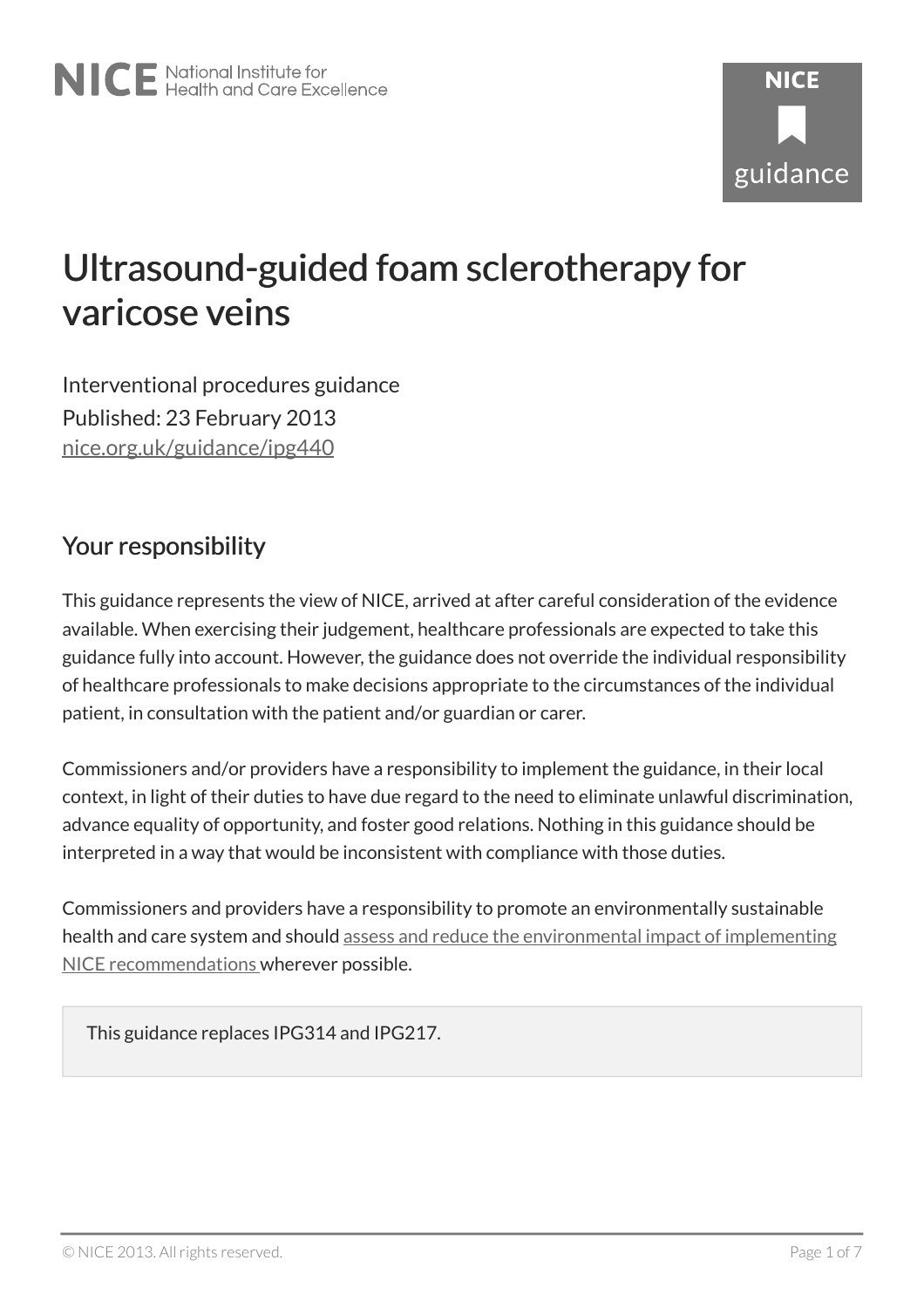# 1 Guidance

This document replaces previous guidance on ultrasound-guided foam sclerotherapy for varicose veins (interventional procedure guidance 314).

- 1.1 Current evidence on the efficacy of ultrasound-guided foam sclerotherapy for varicose veins is adequate. The evidence on safety is adequate, and provided that patients are warned of the small but significant risks of foam embolisation (see section 1.2), this procedure may be used with normal arrangements for clinical governance, consent and audit.
- 1.2 During the consent process, clinicians should inform patients that there are reports of temporary chest tightness, dry cough, headaches and visual disturbance, and rare but significant complications including myocardial infarction, seizures, transient ischaemic attacks and stroke.

# 2 The procedure

#### *2.1 Indications and current treatments*

- 2.1.1 Varicose veins are enlarged tortuous veins with deficient valves. Venous insufficiency occurs when blood collects in them rather than being pumped back to the heart. Most people with varicose veins have no symptoms, but venous insufficiency may cause fatigue, heaviness, aching, throbbing, itching and cramps in the legs. Chronic venous insufficiency can lead to skin discolouration, inflammatory dermatitis and ulceration. Great saphenous vein insufficiency is the most common form of venous insufficiency in people presenting with symptoms.
- 2.1.2 Conservative methods such as compression hosiery (support stockings or tights) may help people with symptomatic varicose veins. If symptoms are severe the main treatment options include surgery (ligation and stripping of the great saphenous veins or ligation with or without stripping of the small saphenous veins, and phlebectomy), endovenous laser treatment and radiofrequency ablation.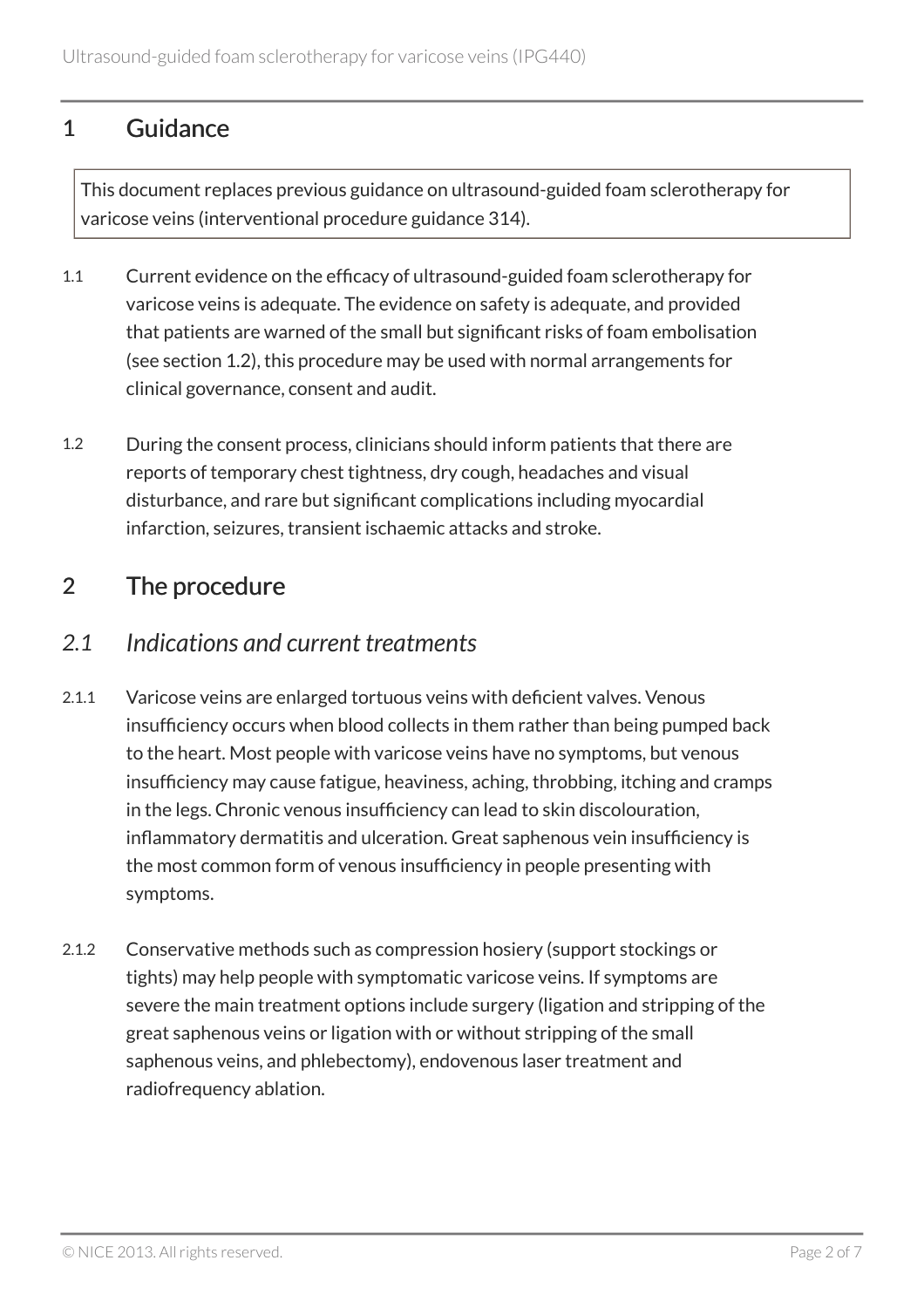#### *2.2 Outline of the procedure*

- 2.2.1 The aim of ultrasound-guided foam sclerotherapy for varicose veins is to damage the endothelial surface of the vein causing scarring and leading to blockage of the treated varicose veins. Sclerosant, in the form of a foam, is intended to have good surface area contact with the vein walls.
- 2.2.2 The procedure may be carried out with local anaesthesia. Sclerosant foam is injected into the affected veins using ultrasound guidance. The foam causes an inflammatory reaction in the vein wall, blocking the vein. Compression bandages are applied after the procedure and are typically worn for between a week and a month.
- 2.2.3 More than 1 vein may be treated during the same session. If any vein is incompletely treated, further injections may be given in the same or subsequent sessions.

Sections 2.3 and 2.4 describe efficacy and safety outcomes from the published literature that the Committee considered as part of the evidence about this procedure. For more detailed information on the evidence, see the [overview](http://www.nice.org.uk/guidance/ipg440).

### *2.3 Efficacy*

- 2.3.1 A randomised controlled trial (RCT) of 73 patients (82 legs), in which foam sclerotherapy plus saphenofemoral ligation (n=39) was compared with standard surgery (n=43), reported above-the-knee vein obliteration in 58% (19/33) of legs in patients treated in the foam plus saphenofemoral ligation group and 54% (14/26) of legs in patients treated by standard surgery alone at 5-year follow-up (p=0.19). Below-the-knee vein obliteration was reported in 24% (8/33) of legs in patients treated by foam plus saphenofemoral ligation and 39% (10/26) of legs in patients treated by standard surgery alone at 5-year follow-up (p=0.34).
- 2.3.2 A meta-analysis of 2 RCTs (included in a systematic review) with 340 patients reported that foam sclerotherapy was not significantly more efficacious (n=174) than liquid (n=166) in occluding the vein (relative risk [RR] 1.5; 95% confidence interval [CI] 0.6 to 3.6,  $I^2 = 95\%$ , indicating significant heterogeneity), with followup ranging from 1 to 10 years.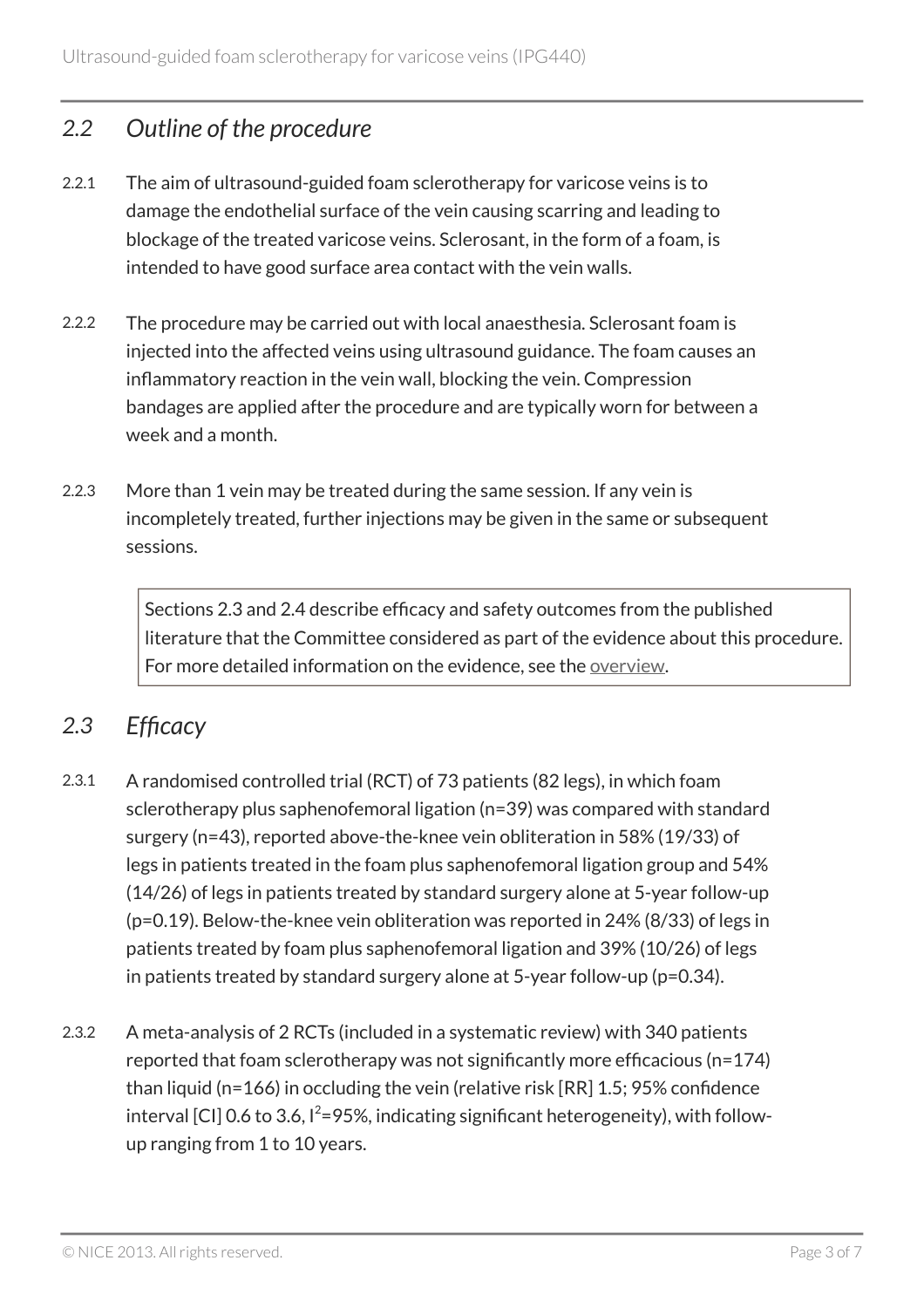- 2.3.3 In a case series of 146 patients (203 limbs), the clinical recurrence rate (reported in 23 patients) with significant venous symptoms (visible or palpable varices, aching, oedema or venous skin changes) was 4%, the clinical recurrence rate with minimal venous symptoms was 22%, and recurrence with no venous symptoms was 74% at 5-year follow-up.
- 2.3.4 In the RCT of 73 patients the median Venous Clinical Severity scores (graded from 0 [absent] to 3 [severe]; maximum score 30) decreased from 5 to 1 in patients treated by foam sclerotherapy plus saphenofemoral ligation and decreased from 5 to 3 in patients treated by surgery alone at 5-year follow-up (p=0.35 between groups; p values for change within groups not reported).
- 2.3.5 The RCT of 73 patients reported that the median Aberdeen Varicose Vein Questionnaire scores (range 0–100, with higher scores indicating more severe effects) decreased from 12 at baseline to 7 in patients treated by foam sclerotherapy plus saphenofemoral ligation, and from 16 at baseline to 6 in patients treated by surgery. The difference between the groups was statistically significant but not considered 'clinically significant' at 5-year follow-up (p=0.02).
- 2.3.6 The Specialist Advisers listed additional key efficacy outcomes as mobility and recurrence of leg ulceration.

# *2.4 Safety*

2.4.1 Stroke was reported in a case report of 3 patients, all of whom were subsequently diagnosed with a patent foramen ovale. In 1 patient treated by foam sclerotherapy and ambulatory phlebectomy, middle cerebral arterial bubbles were detected immediately after the procedure (treated with tissue plasminogen activator), and in the other 2 patients middle cerebral arterial ischaemic change was confirmed (1 day after the procedure in 1 patient and 2 days after the procedure in the other patient). All 3 patients recovered completely with no further neurological or thrombotic events reported at follow-up ranging from 3 months to 2 years. A transient ischaemic attack after injection was reported in 1 patient in a case series of 1025 patients. Complete clinical recovery occurred in 30 minutes.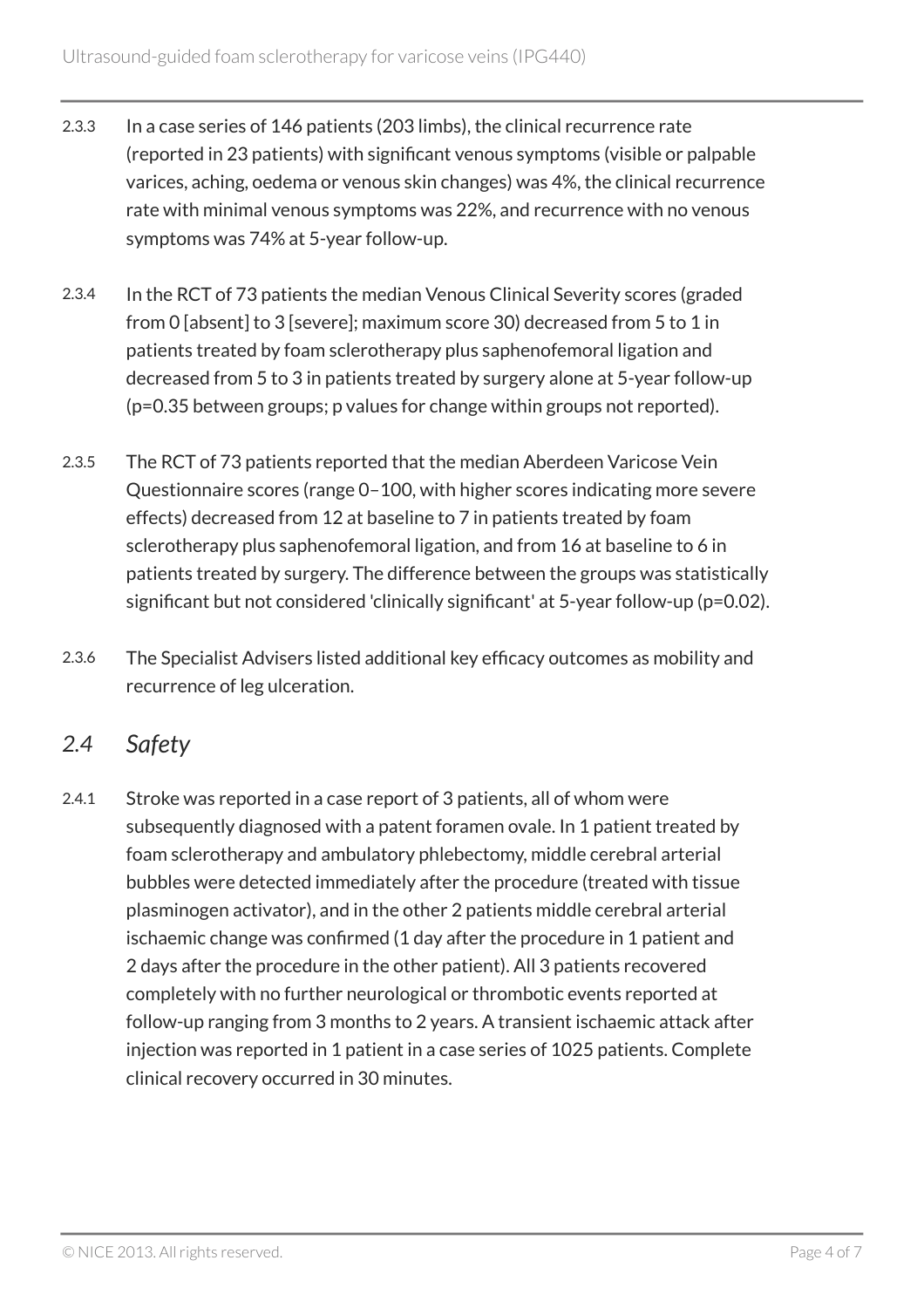- 2.4.2 Myocardial infarction was reported in 1 patient 30 minutes after injection (unpublished report included in the systematic review; no further details available).
- 2.4.3 A grand mal epileptic seizure was reported in 1 patient 40 minutes after injection (based on an unpublished report included in the systematic review; no further details available).
- 2.4.4 Bubble embolisation was reported in 73% (60/82) of patients in a case series of 82 patients with right-to-left shunts. 'Most' bubbles were detected within 15 minutes of the foam injection and no new neurological symptoms were detected at follow-up (assessed at 1, 7 and/or 28 days).
- 2.4.5 Transient visual disturbance was reported in 5 patients, during or shortly after treatment, in a case series of 977 patients treated by foam sclerotherapy.
- 2.4.6 Headache was reported in 3 patients immediately after the procedure in the case series of 977 patients (resolved in 24 hours after treatment by analgesia).
- 2.4.7 Pulmonary embolism (treated by an anticoagulant) was reported in 1 patient in the case series of 977 patients 5 weeks after the procedure.
- 2.4.8 Thrombophlebitis was reported in 7% (17/230) of patients treated by foam sclerotherapy within 1 week of the procedure compared with 0% of 200 patients treated by surgery in an RCT of 430 patients (p<0.001).
- 2.4.9 Skin pigmentation was reported in 6% (12/213) of patients treated by foam sclerotherapy compared with 1% (2/177) of patients treated by surgery in the RCT of 430 patients at 2-year follow-up.
- 2.4.10 Complications including coughing, chest tightness/heaviness, panic attack, malaise and vasovagal fainting occurred at a rate of 0–3% across the studies in the systematic review (follow-up ranged between 1 month and 5 years).
- 2.4.11 The Specialist Advisers listed an additional theoretical adverse event to be extravasation.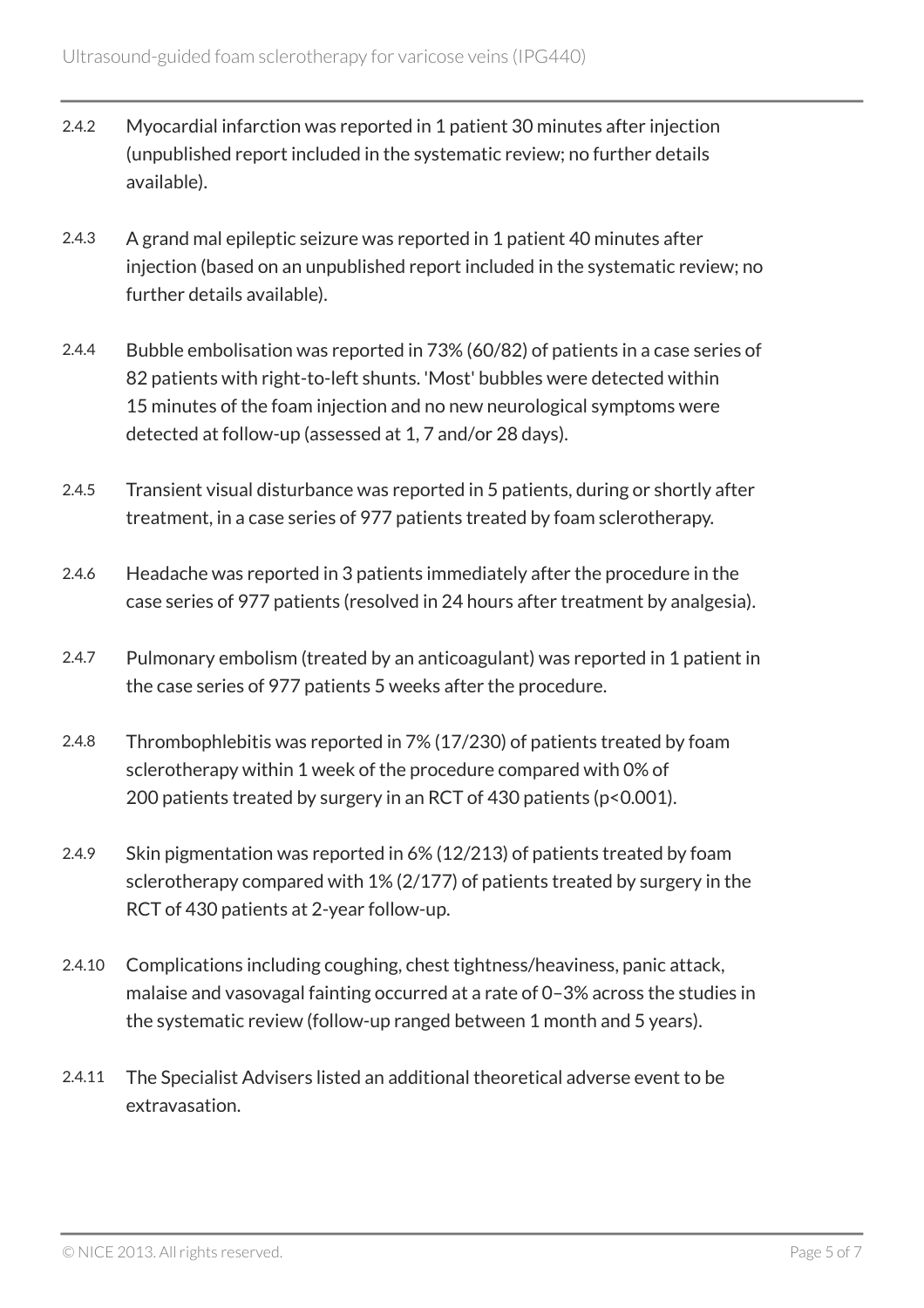# 3 Further information

3.1 For related NICE guidance see our [website](http://www.nice.org.uk/).

# *Information for patients*

NICE has produced information on this procedure for patients and carers [\(Information for the](http://www.nice.org.uk/guidance/ipg440/informationforpublic) [public\)](http://www.nice.org.uk/guidance/ipg440/informationforpublic). It explains the nature of the procedure and the guidance issued by NICE, and has been written with patient consent in mind.

# About this guidance

NICE interventional procedure guidance makes recommendations on the safety and efficacy of the procedure. It does not cover whether or not the NHS should fund a procedure. Funding decisions are taken by local NHS bodies after considering the clinical effectiveness of the procedure and whether it represents value for money for the NHS. It is for healthcare professionals and people using the NHS in England, Wales, Scotland and Northern Ireland, and is endorsed by Healthcare Improvement Scotland for implementation by NHSScotland.

This guidance was developed using the NICE [interventional procedures guidance process](http://www.nice.org.uk/about/what-we-do/our-programmes/nice-guidance/nice-interventional-procedures-guidance).

It updates and replaces NICE interventional procedure guidance 314.

We have produced a [summary of this guidance for patients and carers.](http://www.nice.org.uk/guidance/ipg440/informationforpublic) Tools to help you put the guidance into practice and information about the evidence it is based on are also [available](http://www.nice.org.uk/guidance/ipg440).

#### Your responsibility

This guidance represents the views of NICE and was arrived at after careful consideration of the available evidence. Healthcare professionals are expected to take it fully into account when exercising their clinical judgement. This guidance does not, however, override the individual responsibility of healthcare professionals to make appropriate decisions in the circumstances of the individual patient, in consultation with the patient and/or guardian or carer.

Implementation of this guidance is the responsibility of local commissioners and/or providers. Commissioners and providers are reminded that it is their responsibility to implement the guidance, in their local context, in light of their duties to have due regard to the need to eliminate unlawful discrimination, advance equality of opportunity and foster good relations. Nothing in this